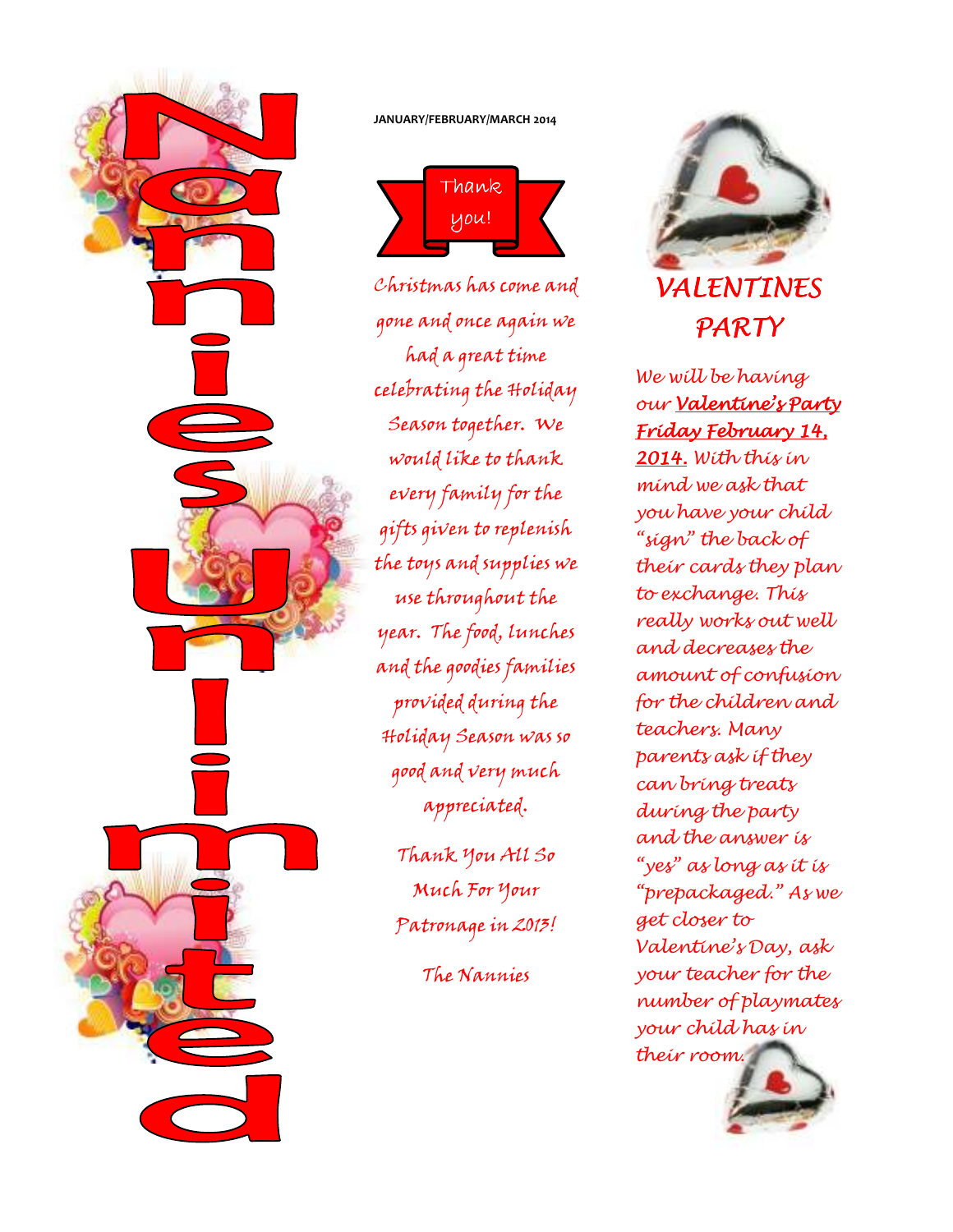

### **A Faltering First Step**

The exer-saucer baby play gym seems ideal for busy parents. With suspended seats and trays full of toys at tots fingertips, the Exersaucer and similar "stationary activity centers" keep kids amused and out of trouble. New mothers swear by them, saying they couldn't go to the bathroom without it. More than a million children use them happily! But some doctors and physical therapists are starting to warn that these devices, if overused, can foster bad posture and weaken back and stomach muscles. Even delay walking. So far the evidence is largely anecdote, and manufacturers defend the saucers as safe, especially if they're not used for long stretches. Kids can "develop some coordination as they're turning and bouncing and rocking," Amy Glosh, product manager for

Evenflo, who says the company did not consult with doctors when it developed the Exer-saucer. However, she recommends that children be placed in them for no more than 20 minutes per day.

Saucers are essentially walkers without wheels. In 1992, the AMA unsuccessfully sought to ban walker, primarily because kids could tumble down stairs in them. With saucers, "you've gone from the most dangerous thing that people used to buy children" to a safer device, says Portland, Ore., pediatrician Robert A Mendelson, who uses saucers in his waiting room. But walkers turned out to have other problems, too: studies showed that they hinder some children's walking skills and hurt their muscular and spinal development. Now some experts worry that the stationary play center, which hasn't yet been studied as thoroughly as walkers, may have the same drawbacks. "It sets up incorrect postural alignment," says Chicago's Mary Week of Children's Memoraial Hospital, which recently worked on a pilot study of sacuers. Because

saucers put very small kids upright before their muscles are ready, she says, "babies hyperextend their backs and they drop their stomach out forward, and they end up with sway-back." When she treats teenagers suffering from back pain, Week says, she always asks what gear they had when they were very small. One response is almost unanimous: walkers.

The critics argue that children learn more when they're unfettered, because then they can test both their environment and their motor skills. Walkers and saucers, while freeing parents, limit kids. "it's a selfish prop," says Peter Gorski, director of developmental research at Massachusetts General Hospital in Boston. "Children learn very actively, so inhibiting their activity to some extent inhibits their learning abilities." Small kids need supervised "tummy time" to develop back, neck, abdominal and buttock muscles. For this, a good, clean floor works just fine. It's cheap, it's safe and you can get down there with them.

(Newsweek: by Karen Springen-June 1997)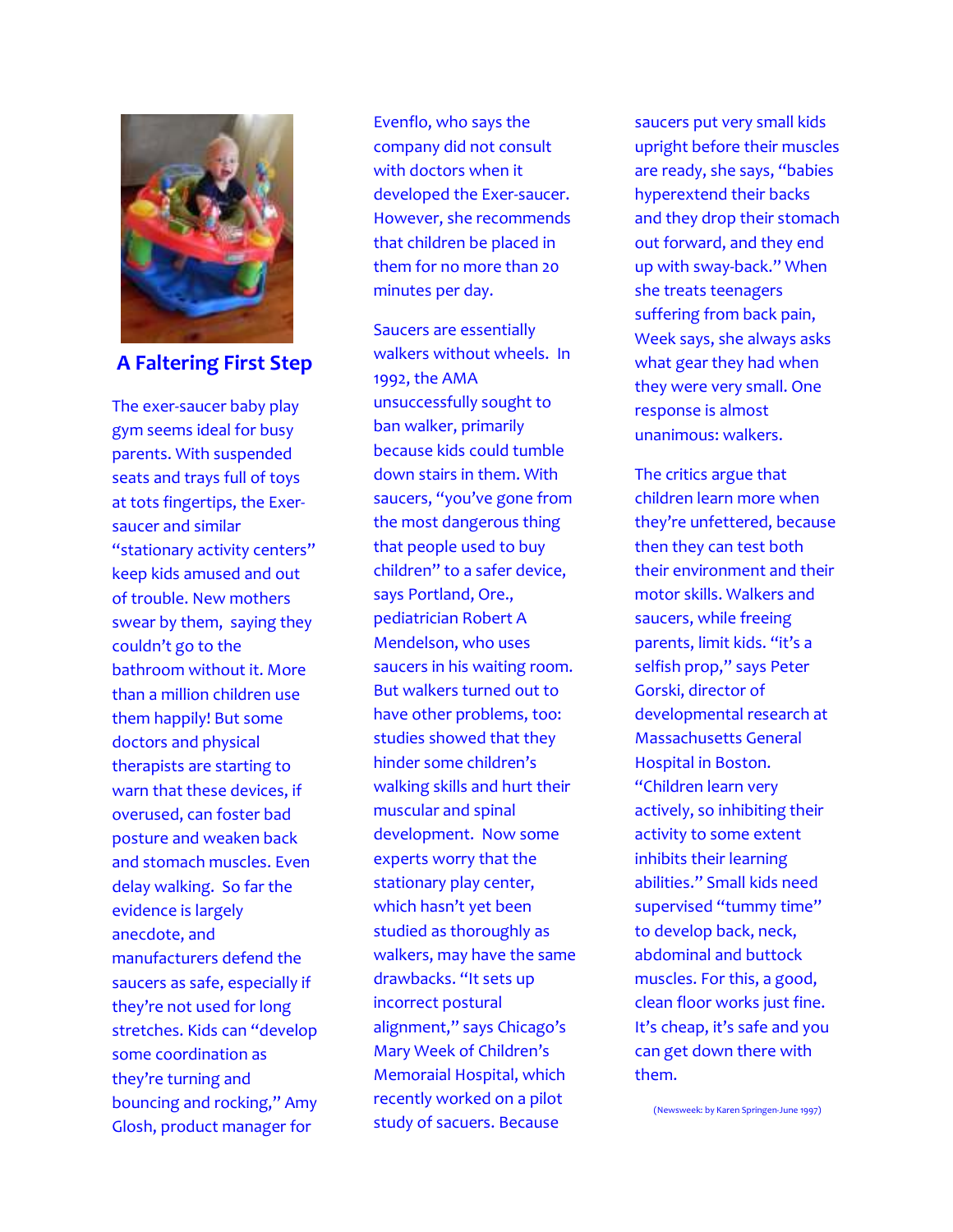

# **Tummy Time:**

The above article illustrates why infants need lots of tummy time every day to develop strong muscles and learn to move independently. Early childhood physical therapist have recently been talking about babies achieving large motor skill at a later date than typical developmental tests due to the amount of time they spend sleeping and sitting in positions that totally support the child's head and trunk. Specifically they have observed: Infants are not learning to roll, sit or stand as young as they used to. Some children may even be as much as six months behind in achieving these development milestones. Infants also seem fussier and do not learn to comfort themselves using independent movement unless they have a wake time on their tummies.

To help infants reach their developmental milestones it is important for every infant

in your care to have tummy time throughout the day. Make sure each child has the following opportunities and document these times in the child's baby book.

Keep in mind when having tummy time, a minimum of two three- minute sessions every morning and afternoon would be good. An infant should not be in an exersaucer more than twenty minutes in a day. This includes time the child is at home. Therefore, time in the exersaucers while at a Center or in home center should not be more than two sessions of five minutes maximum. Swings and bouncy seats should not be used for more than five minutes a session, and it is important to never let a child sleep in a swing or bouncy seat.

(Newsweek: by Karen Springen-June 1997)



Wow, it's that time of year again! Ms. Vickie will have the yearend statements available for your tax purposes no later than January 31, 2014. For those of you who supplied us

your e-mail address is receiving those now. Hard copies will be available for pick up at the front desk area. Those forms are alphabetized for your convenience. For those of you who only need our EIN number (Employer Identification Number) here it is:

39-1905508.

If you have any questions please let us know.



**Spring Break for Southeast Polk school age children beings Friday March 17, 2014 through Friday March 21, 2014.** 

**Spring Break for Pleasant Hill school age children beings Friday March 14 – Friday March 21, 2014.** 

**Please watch the "Hornets" communication**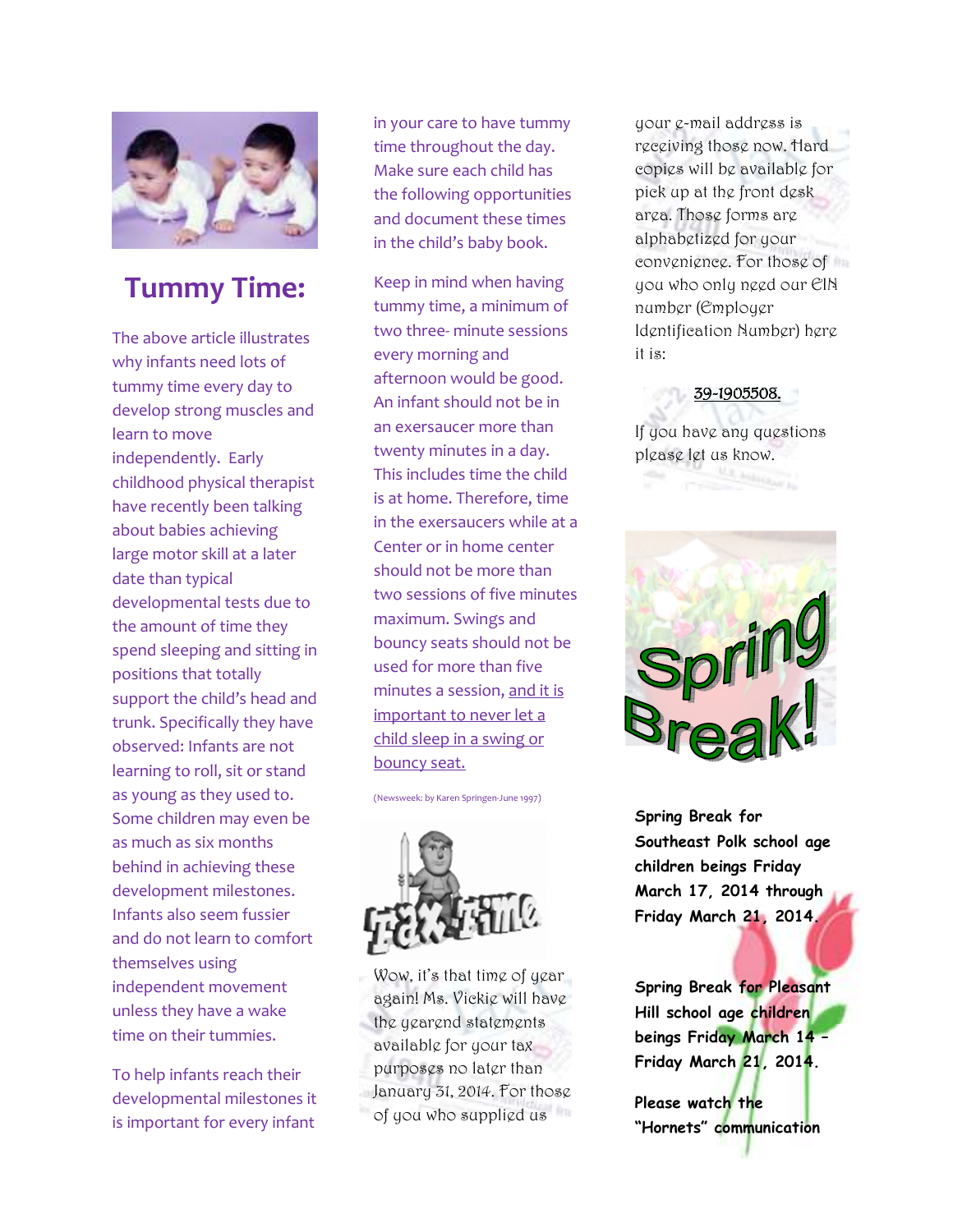**board for details regarding activities during the Spring Break!** 

**"Sign up sheets" will be posted for you to sign your child up to attend.** 

**Remember, if you sign your child up, we adjust our staffing and supplies accordingly. Therefore, payment will be expected if you sign your child up to attend!**



weather.

# **Groundhog's Day**



When: February 2nd each year

Groundhog Day is celebrated in the U.S. each year on February 2nd. On this day in mid-winter, the groundhog awakens from a long winter's nap, and goes outside of his den to see if he sees his shadow. This tradition is big on an otherwise cold and dreary mid-winter's day.

According to legend, if the groundhog sees his shadow (a sunny morning), there will be six more weeks of winter. He then returns to his den and goes back to sleep. If however, he does not see his shadow (cloudy days); he plays around outside of his hole for a while. If he does not see his shadow, spring is just around the corner.





# **THOSE DARN Rules!**

Our Center not only has standards in WHicH WE provide in regards to the health and safety requirements for your child. The Department of Human Services also has standards in WHICH THE Center is mandated to follow. Every once and awhile we FEEI WE nEEd to REVIEW some of those rules so you understand why we do the things we do! We appreciate all of our families who continue to support and help Follow those standards. IF for any reason you do not understand what we are doing here at the Center, PIEASE STOP bY THE OFFICE and we will be happy to visit with You!

\* New state and national criminal record checks are now being conducted on all of our staff. We have always completed the required criminal history checks but now the State Department is conducting across the border (national) criminal history checks. With criminal history checks. With this in mind, we have new standards to Follow regarding field trips and having any of our parents spending additional time within the Center with children. IF any parent or